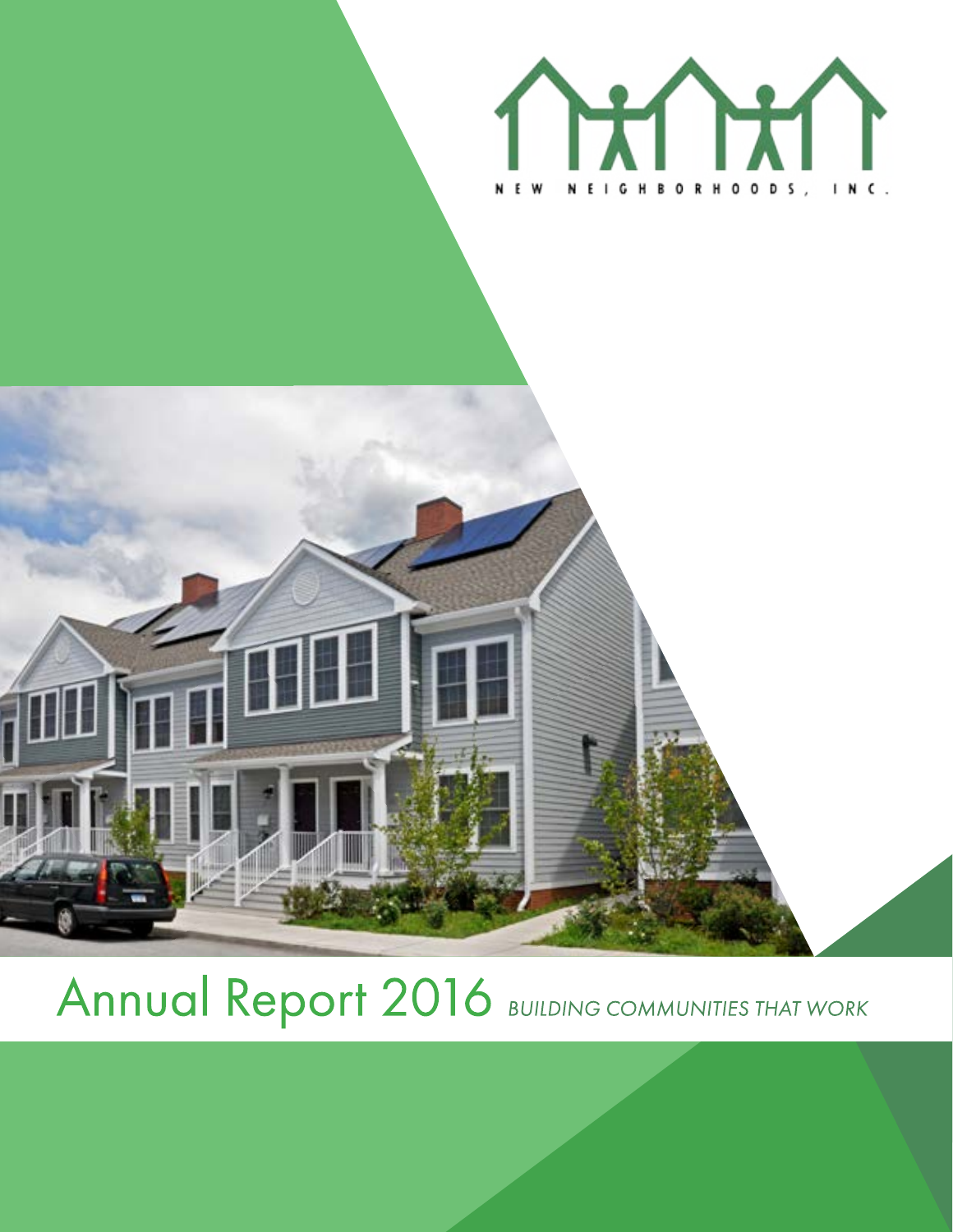# **Building Communities That Work**

### **BOARD OF DIRECTORS**

### **OFFICERS**

**CHAIRPERSON Rhonda M. Leone** 

**VICE CHAIRPERSON/ CHAIR OF PROJECT DEVELOPMENT COMMITTEE** Robert H. N. O'Brien

TREASURER/CHAIR OF **FINANCE COMMITTEE Phillip L. Swan** 

**SECRETARY** Juan P. Medrano

### **COMMITTEE CHAIRS**

**CHAIR OF PROGRAM COMMITTEE Lester McKoy** 

**CHAIR OF GOVERNANCE COMMITTEE Kevin C. George** 

**CHAIR OF FUNDRAISING AND PUBLIC RELATIONS Terry T. Anstine** 

### **DIRECTORS**

**Ronald D. Corwin Donna M. Donaldson Ronald Holbert Charles C. Judd Rev. Dr. Frances Sink** 

### **ADVISORY MEMBERS**

**Robert E. King Nicholas Bochicchio** 



### Dear Friends of New Neighborhoods,

"It is not the beauty of a building you should look at; it's the construction of the foundation that will stand the test of time." -David Allan Coe, American songwriter

The staff and supporters of New Neighborhoods, Inc. (NNI) are comparable to a strong building foundation. With dedication and persistence we use our existing base and strengths to elevate our mission. We are striving toward the lofty goal of extending and broadening our reach to create more sustainable communities throughout Fairfield County. This requires cooperation and ongoing support. Fortunately, and not coincidentally, New Neighborhoods is made up of individuals, including staff, volunteers, and myriad

partners, who care about each other's well-being and success in addition to the wellbeing and success of the people we serve. Without this strong foundation, we cannot build.

As we build, we do far more than create structures, we create community. It may be within an individual building or project but it's much more likely to go beyond those walls. It is our distinguishing mission that in addition to providing physical housing, we also assist and support our tenants by connecting them with an array of programs and resources. Some of these are available through local and state sources with guidance and other resources are created by us to benefit our neighborhoods. We are building communities that work and empowering tenants to develop life skills.

### Support

An additional component of the support requirement described above is financial and we continue to work to deepen our funding resources to sustain all our programs. Your participation in our next Jazz on the Rocks event in September and next year's 50th Anniversary Celebration will give you and your friends and colleagues a great evening out and directly help our mission!

### Website

We renovated our website! Come visit us online at nnistamford.org.

### **Tenant Advocate Success**

There is too much to list here... see our Tenant Advocates in action by checking out the News and Newsletter on our website.

### **Westgate Apartments**

NNI has teamed up with a fellow non-profit organization to develop 48 apartment units in Bridgeport, CT. Westgate Apartments will provide a home for homeless veterans and other individuals who need help most. The five-story building will feature one, two, and three bedroom apartments and street level commercial space.

We look forward to the upcoming year and we sincerely thank you for your support and participation.

Thank you,

Rhonda **Rhonda M. Leone** Chair of the Board of Directors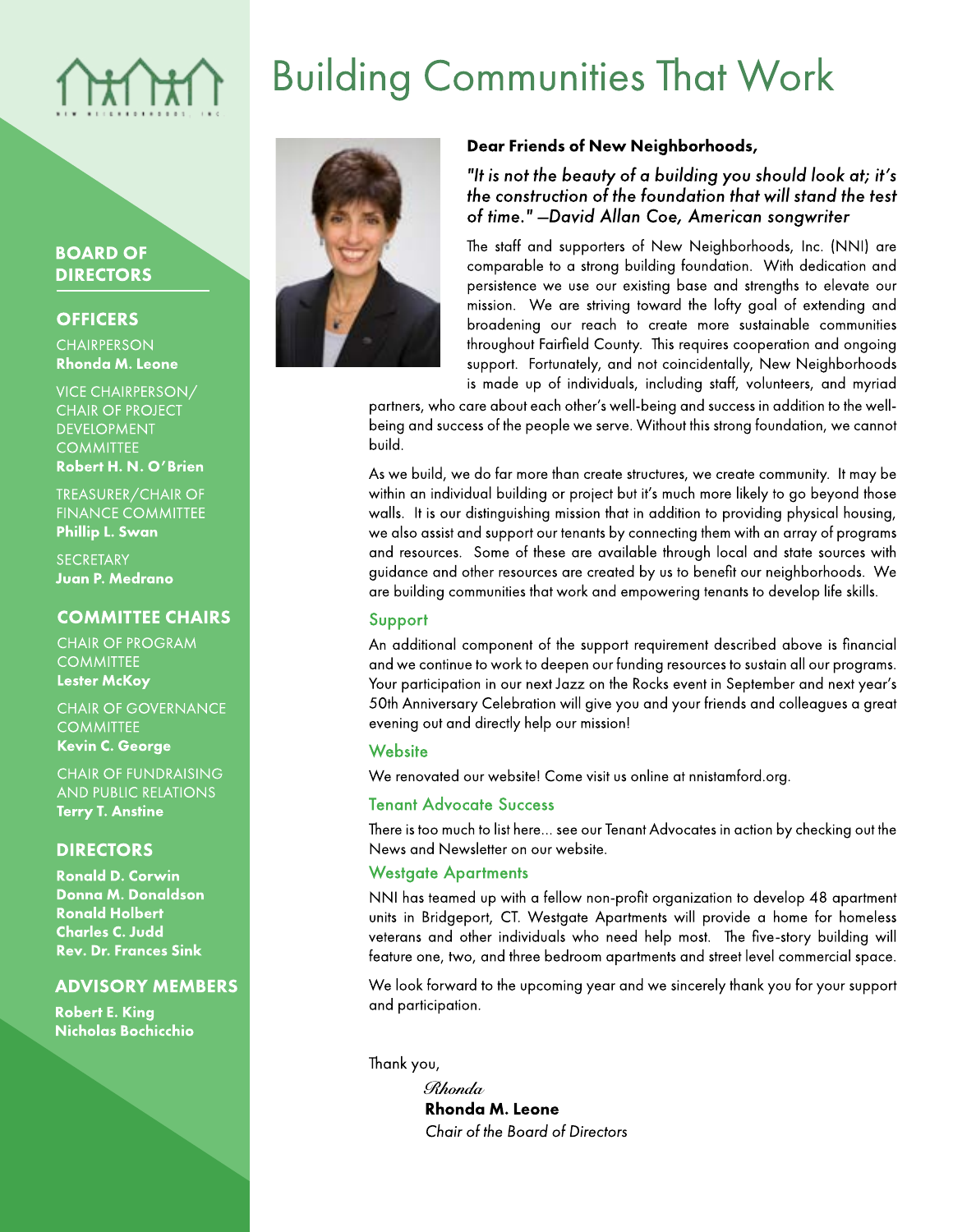# **A Blueprint for Success**

### Jazz on the Rocks 2015

Last year 150 guests came out to enjoy craft beer and whiskey while listening to live jazz, indie, and pop music by the Sound at Harbor Point for NNI's Jazz on the Rocks event. We raised approximately  $$20,000$  to support our mission of creating sustainable communities and are looking forward to seeing an even larger turnout this year.



### Tenant Fiscal Responsibility

In the last year NNI delinquencies have decreased by a significant 42%. NNI's Property Managers worked oneon-one with tenants to manage unpaid or past due rents. Through teamwork and dedication, delinquencies continue to decrease across all NNI properties.

New Neighborhoods, Inc. is proud to announce a new partnership with Rental Kharma to help NNI residents build and improve their credit scores. Rental Kharma begins by performing a verification of our residents' rental history and reports it as a trade line with a balance of \$0 and a history of on-time payments. This results in our residents showing a positive on their credit report which assists residents in becoming homeowners in the future.

| <b>Financials</b>                                                                                       | 2015<br>\$1,497,011.00                   |                                                                     |  | 2014<br>\$2,277,184.00          |                                                          |
|---------------------------------------------------------------------------------------------------------|------------------------------------------|---------------------------------------------------------------------|--|---------------------------------|----------------------------------------------------------|
| <b>Total Revenues</b>                                                                                   |                                          |                                                                     |  |                                 |                                                          |
| <b>Property Management</b><br><b>Housing Development</b><br>Fundraising<br>Other                        | 55%<br>24%<br>19%<br>2%<br>100%          | 826,223.00<br>358,447.00<br>278,406.00<br>33,935.00<br>1,497,011.00 |  | 30%<br>50%<br>20%<br>0%<br>100% | 676,702.00<br>1,141,585.00<br>449,365.00<br>9,532.00     |
| <b>Total Expenses</b>                                                                                   | \$1,573,370.00                           |                                                                     |  | 2,277,184.00<br>\$1,588,894.00  |                                                          |
| Program Expenses*<br>General & Admin<br><b>Fundraising &amp; Marketing</b>                              | 51%<br>41%<br>8%<br>100%                 | 802,349.00<br>650,933.00<br>120,088.00<br>1,573,370.00              |  | 64%<br>27%<br>9%<br>100%        | 1,014,044.00<br>430,622.00<br>144,228.00<br>1,588,894.00 |
| *Program Expenses<br><b>Property Management</b><br><b>Housing Development</b><br><b>Tenant Advocate</b> | 68%<br>28%<br>4%                         | 545,597.00<br>224,658.00<br>32,094.00                               |  | 46%<br>42%<br>12%               | 469,404.00<br>421,431.00<br>123,209.00                   |
| Net Inc/Loss per Audited<br><b>Financial Statement</b>                                                  | 100%                                     | (\$76,359.00)                                                       |  | 100%                            | \$688,290.00                                             |
| <b>Real Estate Taxes Paid by</b><br><b>NNI Development Projects</b>                                     | <b>Stamford-</b><br>Norwalk-<br>Danbury- | \$308,679.98<br>\$119,510.46<br>\$70,887.40                         |  |                                 |                                                          |
|                                                                                                         |                                          | $*$ 100.07/0.1                                                      |  |                                 |                                                          |